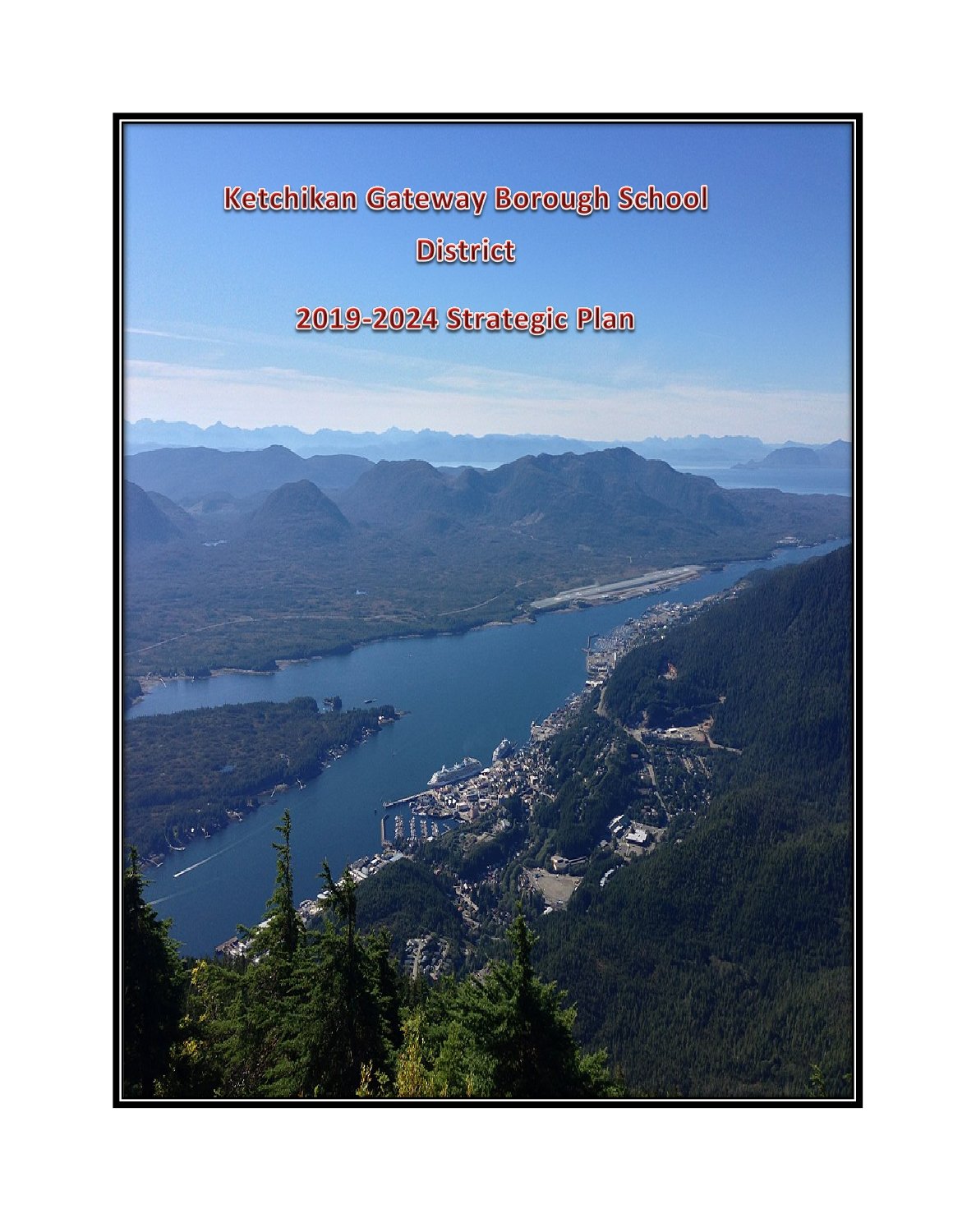#### **Ketchikan Gateway Borough School District**

#### **Strategic Plan**

#### **Members of the Committee**

Rebecca Bowlen Valerie Brooks Chris Brown Deb Carlson Monique Clevenger Cheyenne Cordova Matt Eisenhower Laurie Gillet Diane Gubatayao Trent Headley Tom Heutte Bree Johnson Kevin Johnson Liz Jones Gail Klein Kurt Lindemann Beth Lougee Bridget Mattson Derek Meister Jameson Parker Katie Parrott Sonya Skan Carter Thomas Glen Thompson Bill Whicker

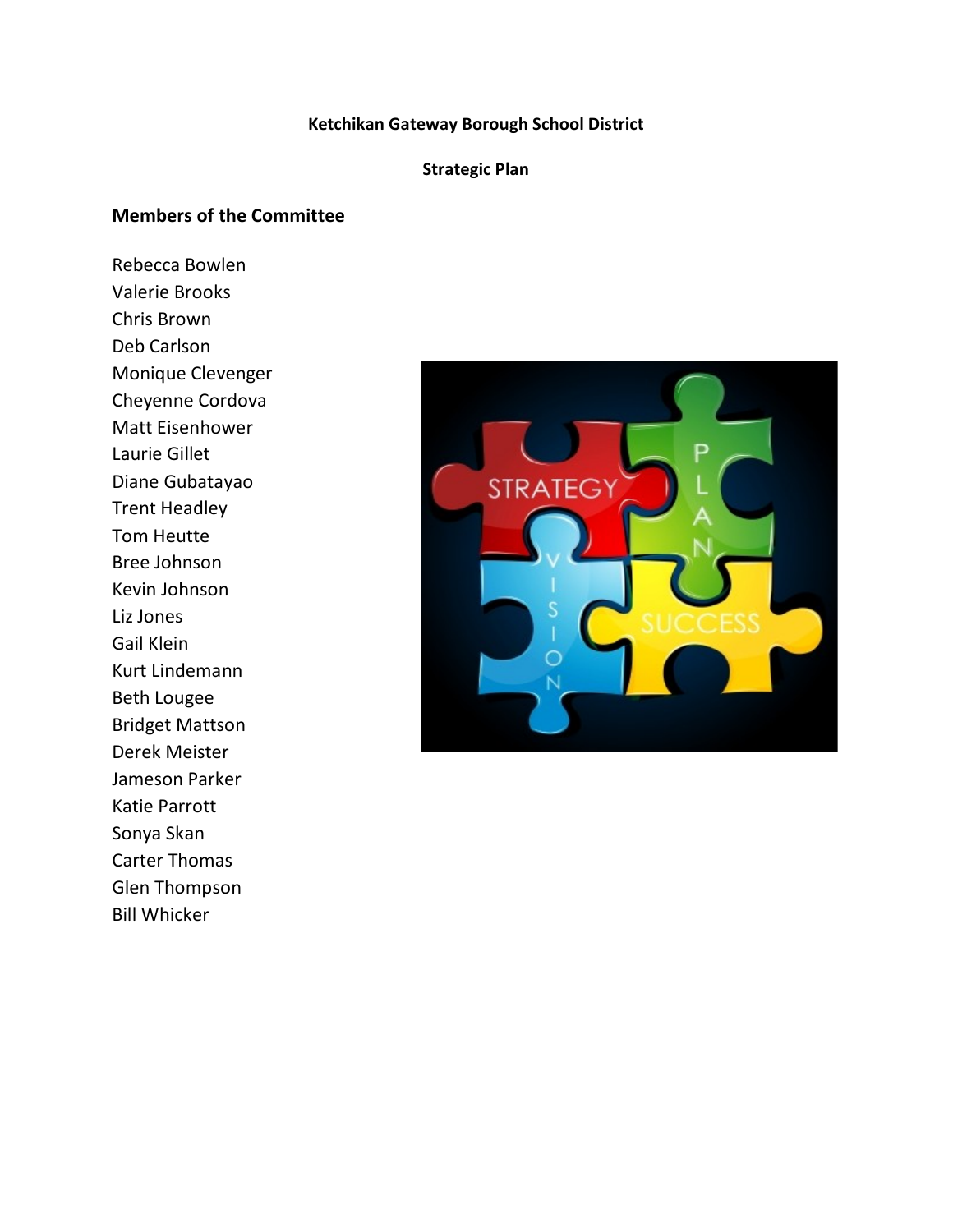

#### **Vision: What does success look like?**

Educating and empowering students to be leaders, critical thinkers, and problem solvers.

#### **Mission: What is our purpose and how are we getting to our mission?**

Together we foster an educational culture of academic excellence, meaningful connections, and nurturing environments to maximize every student's unique potential.

#### **Beliefs: What do we believe to be true?**

- Students excel when families are involved, when cultures are celebrated and when the community is engaged.
- Every student deserves a supportive learning environment.
- All students have unique strengths and abilities.
- All district decisions are based on what is best for students.
- Every student should have opportunities to succeed.
- All students deserve a choice in their educational path, program and journey.
- All students deserve to feel safe and have a sense of belonging.
- It takes a community to educate a child.
- People are our greatest resource and demand our greatest efforts ~ leadership matters.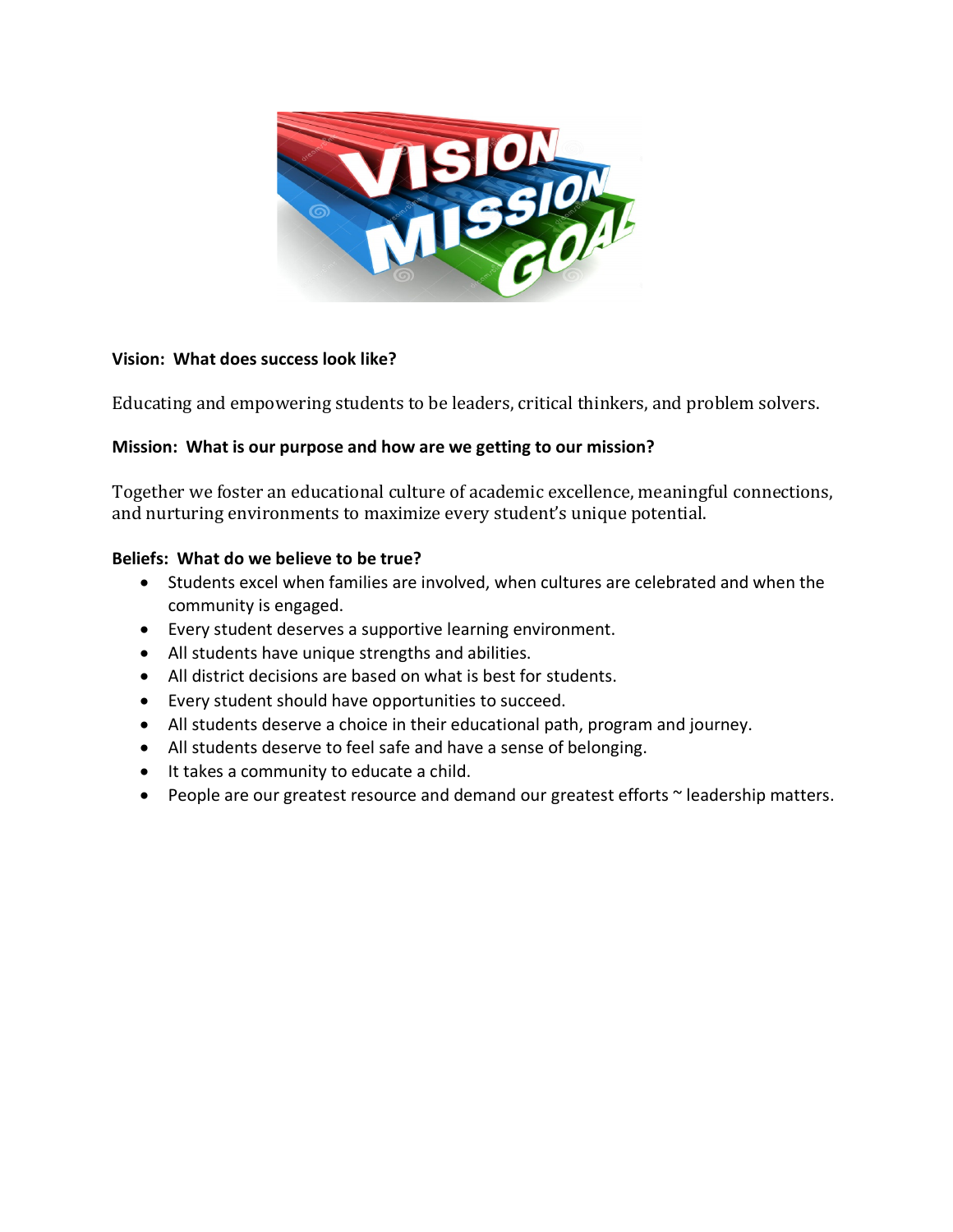| Strengths: (* indicates repeat answers)                            | Weaknesses                                                                          |  |  |
|--------------------------------------------------------------------|-------------------------------------------------------------------------------------|--|--|
| • Community                                                        | <b>Parent Involvement</b><br>٠                                                      |  |  |
| O Business community support*                                      | Nutrition/Food Program<br>٠                                                         |  |  |
| o Togetherness                                                     | o School lunches                                                                    |  |  |
| o Community Bond                                                   | o The food \$^9%\$                                                                  |  |  |
| o Community support                                                | <b>School Safety</b><br>٠                                                           |  |  |
| • RTI/MTSS                                                         | Admin and staff need to reflect our student population<br>٠                         |  |  |
| o PEAKS                                                            | o Quality subs                                                                      |  |  |
| o Special Education and Special Services                           | o Future teacher turnover (retirements)                                             |  |  |
| $\circ$ RTI                                                        | o Adequate levels of support/structure within the organization                      |  |  |
| o Becoming Trauma Informed Schools                                 | o Weak admin and evaluations/accountability                                         |  |  |
| o ELL support                                                      | o Policy gaps and insufficient continuity                                           |  |  |
| <b>Quality Educational Staff</b><br>٠                              | AR implementation                                                                   |  |  |
| o Creativity to help meet all needs                                | · Discipline                                                                        |  |  |
| o Teachers                                                         | <b>Student centered decision making</b>                                             |  |  |
| o Strong social emotional support, especially in elementary        | Class size<br>٠                                                                     |  |  |
| o Awesome staff at all levels                                      | Communication<br>٠                                                                  |  |  |
| o Teachers and staff                                               | o Transparency and trust among staff, admin, SB through improving                   |  |  |
| o Staff that care                                                  |                                                                                     |  |  |
|                                                                    | o Procedures/processes of communication/ changing of the guard                      |  |  |
| o Highly qualified experienced teachers (longevity / low turnover) | o Trust                                                                             |  |  |
| o Fresh, new leadership                                            | o Public Relations/self promotion                                                   |  |  |
| <b>Extra Curricular Activities</b><br>$\bullet$                    | o Mistrust (internal and community)                                                 |  |  |
| o Extra curricular*                                                | <b>Resources allocation</b><br>٠                                                    |  |  |
| o Activities                                                       | ○ Sexual education                                                                  |  |  |
| o Support for activities                                           | o EL services (extended learning services/programs)                                 |  |  |
| Soul Speech<br>٠                                                   | o Academic Rigor                                                                    |  |  |
| o Music and Art programs                                           | o Funding                                                                           |  |  |
| o PE, Art, Music, Library                                          | o Drug prevention programs                                                          |  |  |
| o Support for soul speech<br><b>Academic Excellence</b><br>٠       | o Keeping up with technology<br>o Curriculum material                               |  |  |
| o Technology                                                       | o Math materials                                                                    |  |  |
| o School of choice and alternative education options               | Student and staff accountability<br>٠                                               |  |  |
| $\circ$ Options and pathways                                       | o Student behaviors                                                                 |  |  |
| o Co-curricular activities                                         | o Absenteeism                                                                       |  |  |
| o Core academics                                                   | o Punitive discipline                                                               |  |  |
| o Maintained excellence                                            | Policy and procedures<br>$\bullet$                                                  |  |  |
| o School choice                                                    | <b>Training staff (Prof. Development)</b><br>٠                                      |  |  |
| o Increasing CTE offerings                                         | o Mental Health training for students and staff                                     |  |  |
| o College track                                                    | o Commitment to antiquated methods                                                  |  |  |
| o Opportunities for students; scholarships, internships etc.       | o Lack of meaningful and consistent professional dev. for certified staff and paras |  |  |
| $\circ$ Curriculum review and revision                             | Student well being (Mental health)<br>$\bullet$                                     |  |  |
| <b>Student Population</b><br>٠                                     | o Not enough support for vulnerable students                                        |  |  |
| o Celebration of diversity                                         | o Crisis counselor for district                                                     |  |  |
| o Acceptance/tolerance                                             | o Not enough experience in SED/L                                                    |  |  |
| o Supports for diverse student populations                         | o Opportunities for responses to behaviorally challenged students                   |  |  |
|                                                                    | o Isolation of Learning Options and Integrated Learning Center                      |  |  |
|                                                                    | o Support for vulnerable families / caretakers                                      |  |  |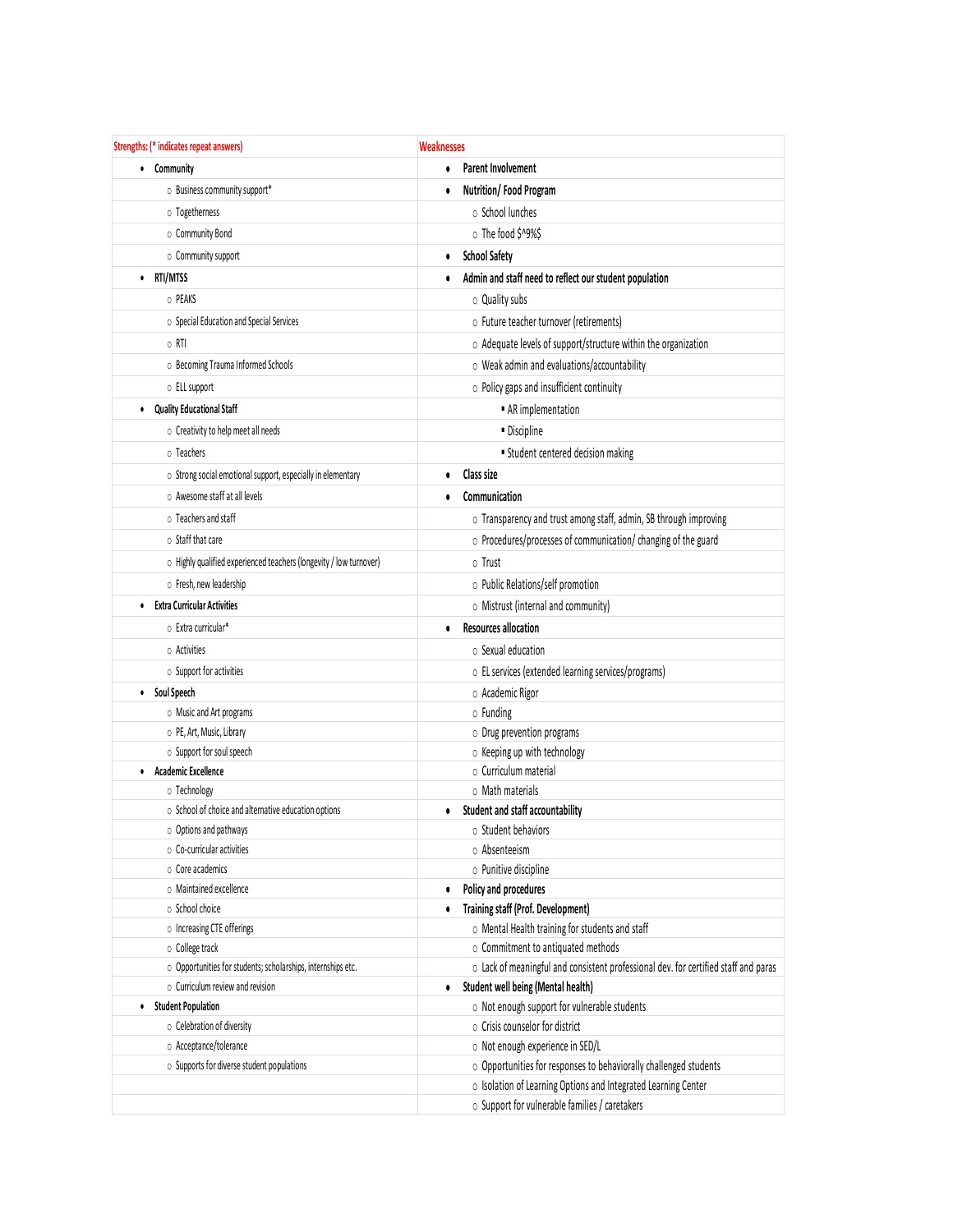| <b>OPPORTUNITIES</b>                                                                                | <b>THREATS</b> |                                             |
|-----------------------------------------------------------------------------------------------------|----------------|---------------------------------------------|
| <b>CTE</b>                                                                                          |                | • Unclear priorities                        |
| Building relationships among community, using resources, agencies business to improve learning<br>0 |                | • Fear of change                            |
| o Outside partnerships (cruise/trades)                                                              |                | • Bias and prejudice                        |
| Concurrent enrollment with UAS*<br>0                                                                |                | • Lack of trust                             |
| Community support; business, UAS, individuals<br>0                                                  |                | • Communication                             |
| Community supports Wellness Coalition, KIC, CC, Gateway<br>0                                        |                | • Funding                                   |
| o CTE (Vigor, KPU etc)                                                                              |                | • Lack of value of public education         |
| o Local businesses                                                                                  | $\bullet$      | Complacency                                 |
| o CTE, job shadowing, private sector engagement                                                     |                | • Political agendas                         |
|                                                                                                     | $\bullet$      | Addiction                                   |
| <b>Environmental opportunities</b>                                                                  |                | • Mental health issues                      |
|                                                                                                     | $\bullet$      | Student coming to school not ready to learn |
| <b>Travel opportunities</b>                                                                         |                | • Need to work together not against         |
|                                                                                                     |                |                                             |
| <b>Cultural Activities</b>                                                                          |                |                                             |
| o Tribal support, engagement, teaching                                                              |                |                                             |
| o KIC                                                                                               |                |                                             |
| o Tribal teaching and sharing of culture to others                                                  |                |                                             |
| o Partnering with Tribes                                                                            |                |                                             |
|                                                                                                     |                |                                             |
| <b>Human Services</b>                                                                               |                |                                             |
| Gateway<br>0                                                                                        |                |                                             |
| Public health<br>0                                                                                  |                |                                             |
| <b>Community Connections</b><br>0                                                                   |                |                                             |
| o Hospital                                                                                          |                |                                             |
| KYI<br>0                                                                                            |                |                                             |
| <b>WISH</b><br>0                                                                                    |                |                                             |
| o Youth groups                                                                                      |                |                                             |
|                                                                                                     |                |                                             |
| <b>Community Service Organizations</b>                                                              |                |                                             |
| Service opportunities<br>0                                                                          |                |                                             |
| Our student diversity                                                                               |                |                                             |
| Celebrates youth success<br>0                                                                       |                |                                             |
|                                                                                                     |                |                                             |
| <b>Positive Shift</b>                                                                               |                |                                             |
| Open-mindedness<br>0                                                                                |                |                                             |
| Authentic desire for change with the school board and administration<br>0                           |                |                                             |
| Highly qualified staff<br>0                                                                         |                |                                             |
|                                                                                                     |                |                                             |
| <b>Revenue Possibilities</b>                                                                        |                |                                             |
| Grant<br>0<br>Fast Track<br>0                                                                       |                |                                             |
| o Local Resources                                                                                   |                |                                             |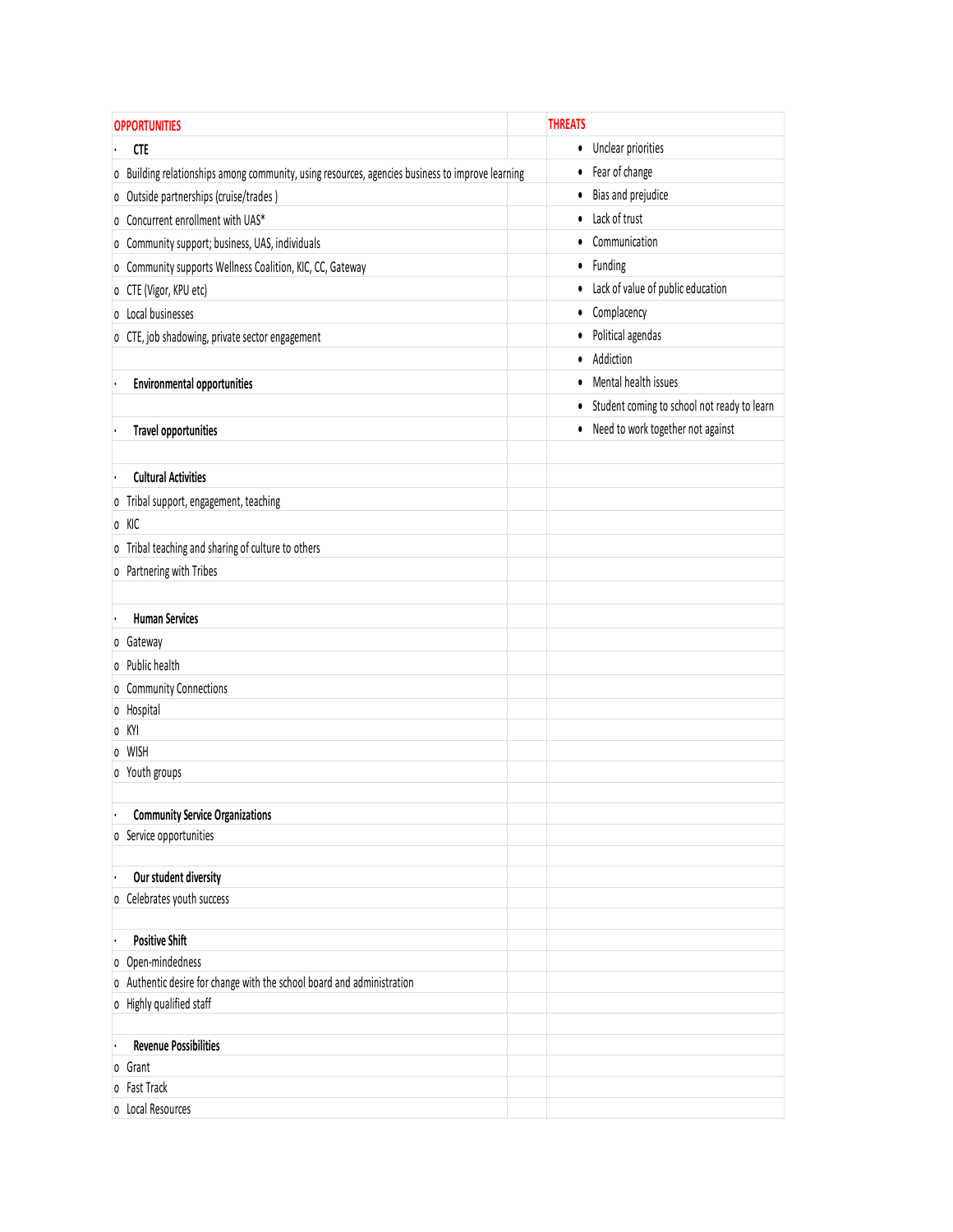## **Three Goal Areas are:**

- 1. Instruction
- 2. Safety
- 3. Trust

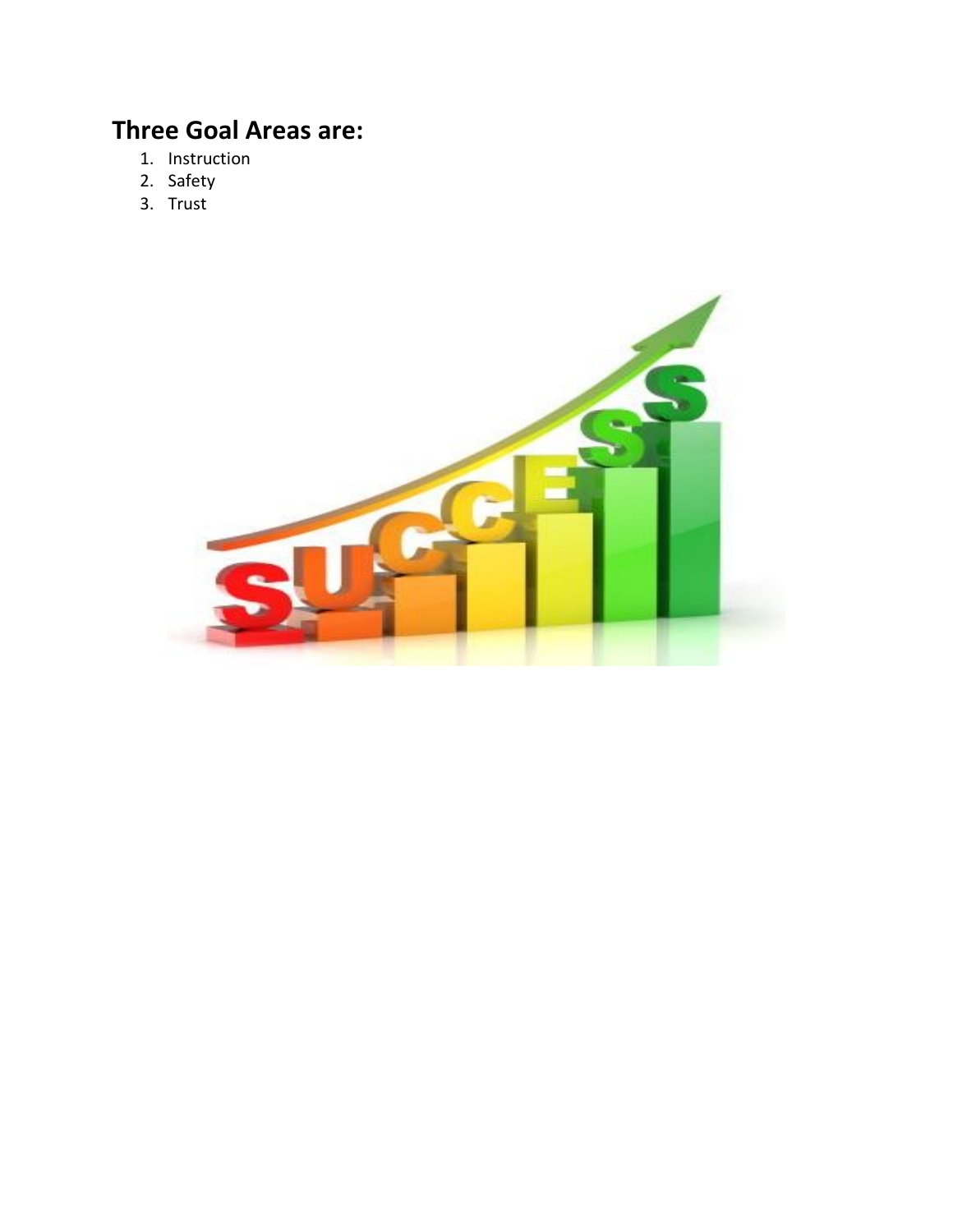### **Instruction**

**Goal 1: All stakeholders will be included and involved with implementation of multi-tiered student support systems.**

**Objective 1.1; KGBSD will align monetary resources commensurate to student needs.**

 $\circ$  1.1.1 Distribute appropriate analysis of student budgetary needs respective to each school building.

**Objective 1.2; all district staff will be trained with Multi-Tiered Systems of Support (MTSS) curricula.**

- $\circ$  1.2.1 The KGBSD will support all schools in the district with sequential Multi-Tiered Systems of Support (MTSS) training.
- o 1.2.2 Implement individualized assessment and training for respective building needs.
- o 1.2.3 Increase and monitor communications among/and between respective buildings and district office.

## **Objective 1.3; KGBSD staff will review, analyze, assess, and evaluate data.**

- o 1.3.1 Hold all staff accountable to ensure successful implementation of MTSS for all students.
- o 1.3.2 All schools will implement the School Climate and Connectedness Survey (SCCS) to gage and measure levels of student and staff connectedness.
- o 1.3.3 Compile and record SCCS outcomes to be included in the district's Report Card to the Public

## **Objective 1.4**; **KGBSD will ensure community partners have a clear understanding and working knowledge of district data.**

o 1.4.1 Inform the community of MTSS process and implementation.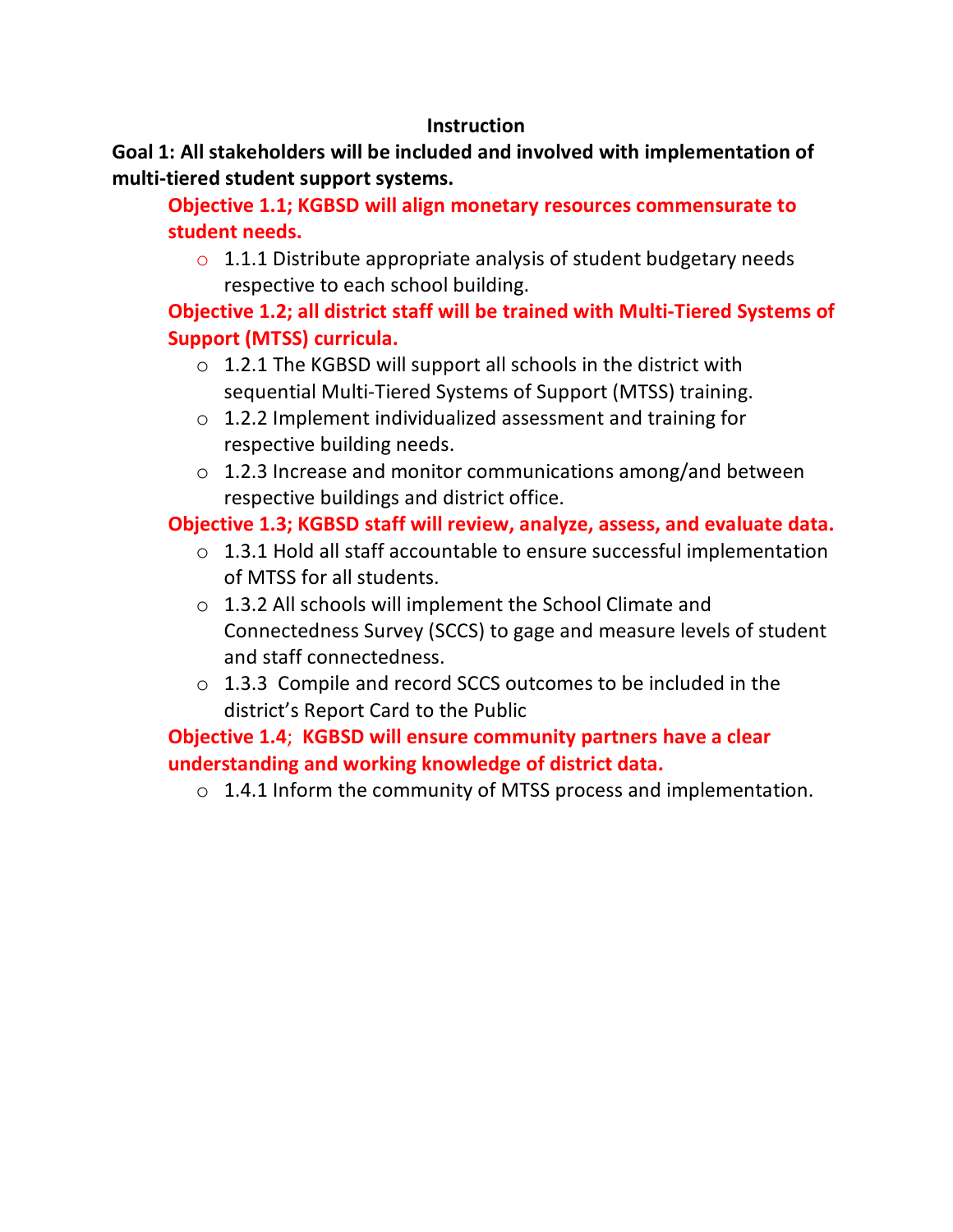#### **Safety**

#### **GOAL 2: All stakeholders will feel safe at KGBSD**

**Objective 2.1 KGBSD will provide all stakeholders a physically, socially and emotionally supported school environment. (Environment is any area of the school district monitored by district staff: certified, classified, volunteers and guest speakers)** 

- $\circ$  2.1.1 Implement comprehensive district and school safety plans that include outside agencies with a continuous review of policies and procedures.
- o 2.1.2 Begin transformation to a trauma-engaged district.

## **Objective 2.2 Collaborate with outside agencies to provide prevention programs in the health curriculum.**

- o 2.2.1 Guest presenters will be properly trained and outside professionals will train appropriate district staff.
- o 2.2.2 Continue to participate in the Youth Risk Behavior survey and the School Climate and Connectedness Survey.
- o 2.2.3 Train presenters in District safety plan features.

## **Objective 2.3 create a safe, secure, confidential system for reporting safety concerns.**

o 2.3.1 Identify a 'go to' person who will serve as a resource for reporting.